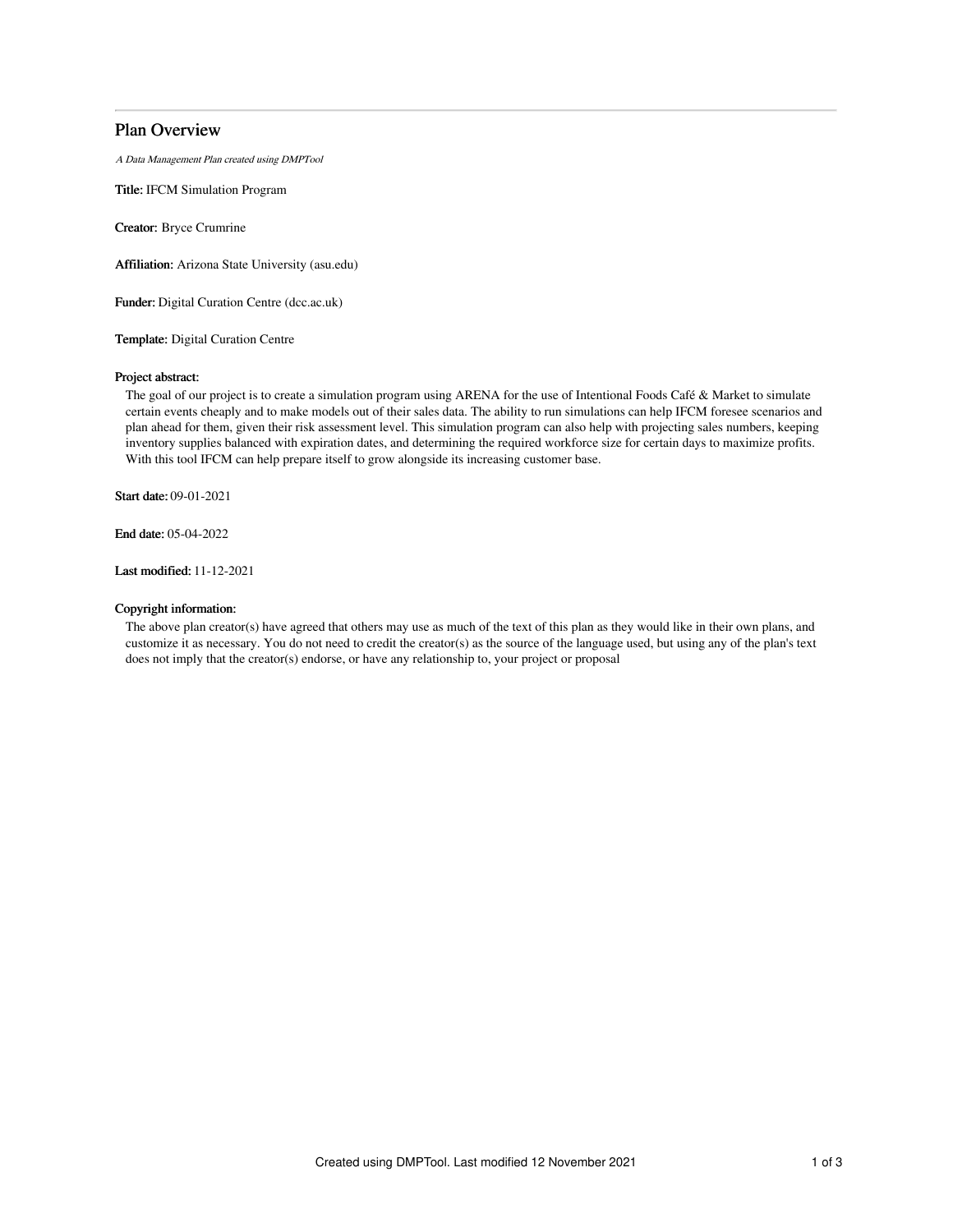# IFCM Simulation Program

# Data Collection

## What data will you collect or create? Collecting sales, labor and food cost data from a point of sale system.

#### How will the data be collected or created?

Created automatically with point-of-sale system. Project owners will export this data to extrapolate.

## Documentation and Metadata

#### What documentation and metadata will accompany the data?

Legend or key detailing meaning of different categories, explanation of software capability and use.

#### Ethics and Legal Compliance

#### How will you manage any ethical issues?

Non-disclosure agreements have been signed with project sponsor.

#### How will you manage copyright and Intellectual Property Rights (IP/IPR) issues?

Question not answered.

#### Storage and Backup

#### How will the data be stored and backed up during the research?

Data can be stored in excel as well as ARENA simulation software.

#### How will you manage access and security?

Point-of-sale system requires login access granted by project sponsor, ARENA software and simulations will all be done from one computer and account.

# Selection and Preservation

## Which data are of long-term value and should be retained, shared, and/or preserved?

Simulation and data manipulation summaries will be formed into reports accessible to sponsor, ultimately allowing for an improvement of business practices and company performance.

## What is the long-term preservation plan for the dataset?

Data will only be given to sponsor over email or physically. Project owners will store data in which they created for as long as deemed necessary.

# Data Sharing

#### How will you share the data? To be determined.

# Are any restrictions on data sharing required?

Data would only be shared per sponsor's request.

#### Responsibilities and Resources

# Who will be responsible for data management?

Bryce Crumrine will be responsible for DMP documentation, Raphael David will be responsible for data reports, and Ryan Horner will be responsible for project timeline and